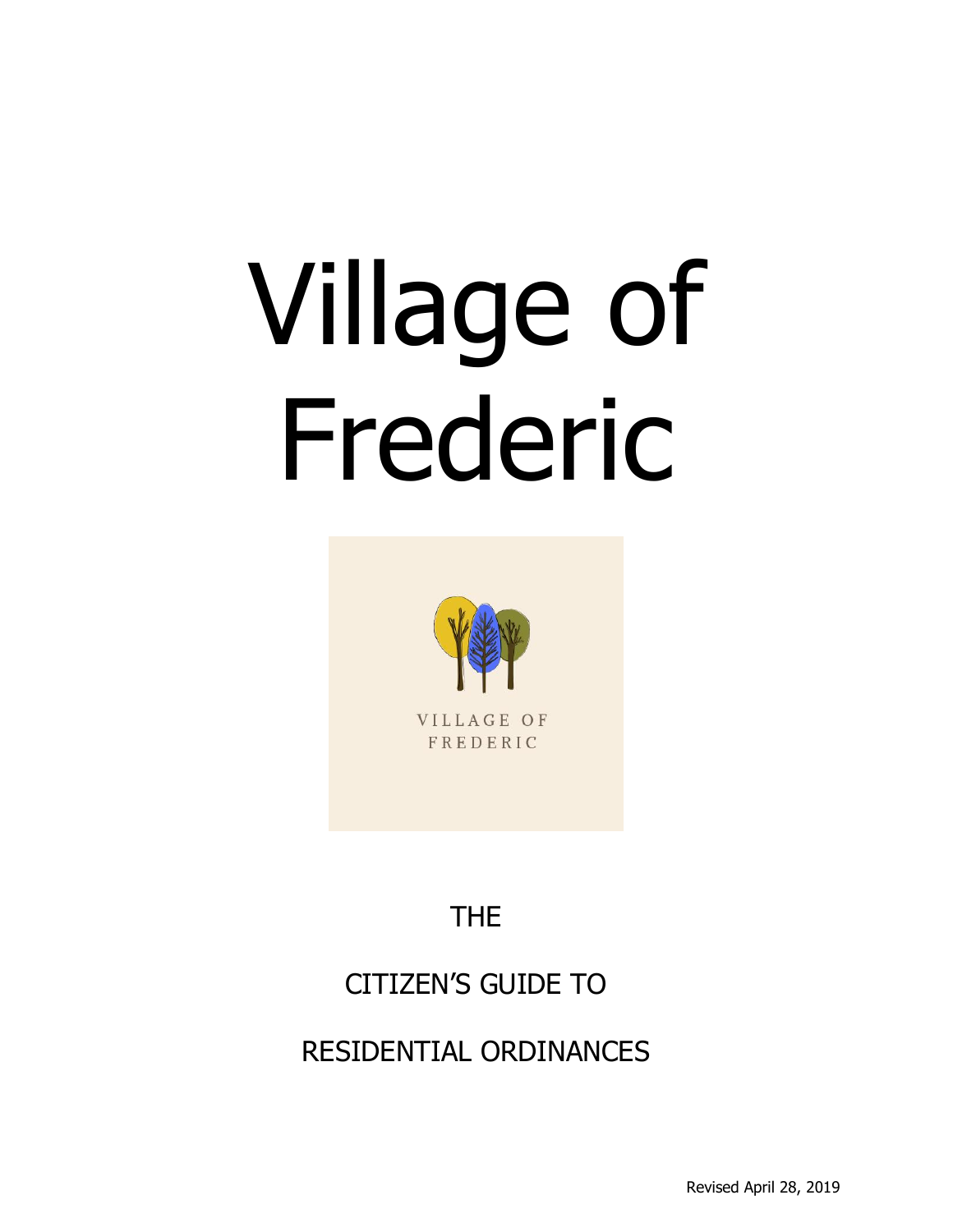#### **CITIZEN'S GUIDE TO RESIDENTIAL ORDINANCES**

There are numerous ordinances (or laws) in the Village of Frederic that pertain to residential property. Most of these have been enacted to protect and preserve the basic character and quality of life in our residential neighborhoods. They are designed to control the accumulation of junk, trash, refuse, and vehicles, which are abandoned, inoperable and in disrepair. The Village also has an interest in ensuring that businesses and industries do not operate where they are inconsistent and may compromise the residential character of our neighborhoods.

More than one department at the Village, as well as State or County agencies may enforce these ordinances, where applicable. Copies of individual ordinances and sections of the Village of Frederic Municipal Code may be obtained by contacting the Village Municipal Center at 359-6114. The entire Municipal Code is also available on the Village's website located at [www.fredericwi.gov.](http://www.fredericwi.gov/) Ordinances are updated periodically to reflect the changing needs of the Village and its citizens.

We welcome any questions or comments that will keep the Village of Frederic a safe, attractive and pleasant community. You may contact Janice Schott, Village Clerk at 715 327-4294 or [clerk@fredericwi.com](mailto:clerk@fredericwi.com) with any questions or comments you may have.

This Guide to Residential Ordinances is simply a guide, not meant to be final or complete compliance doctrine.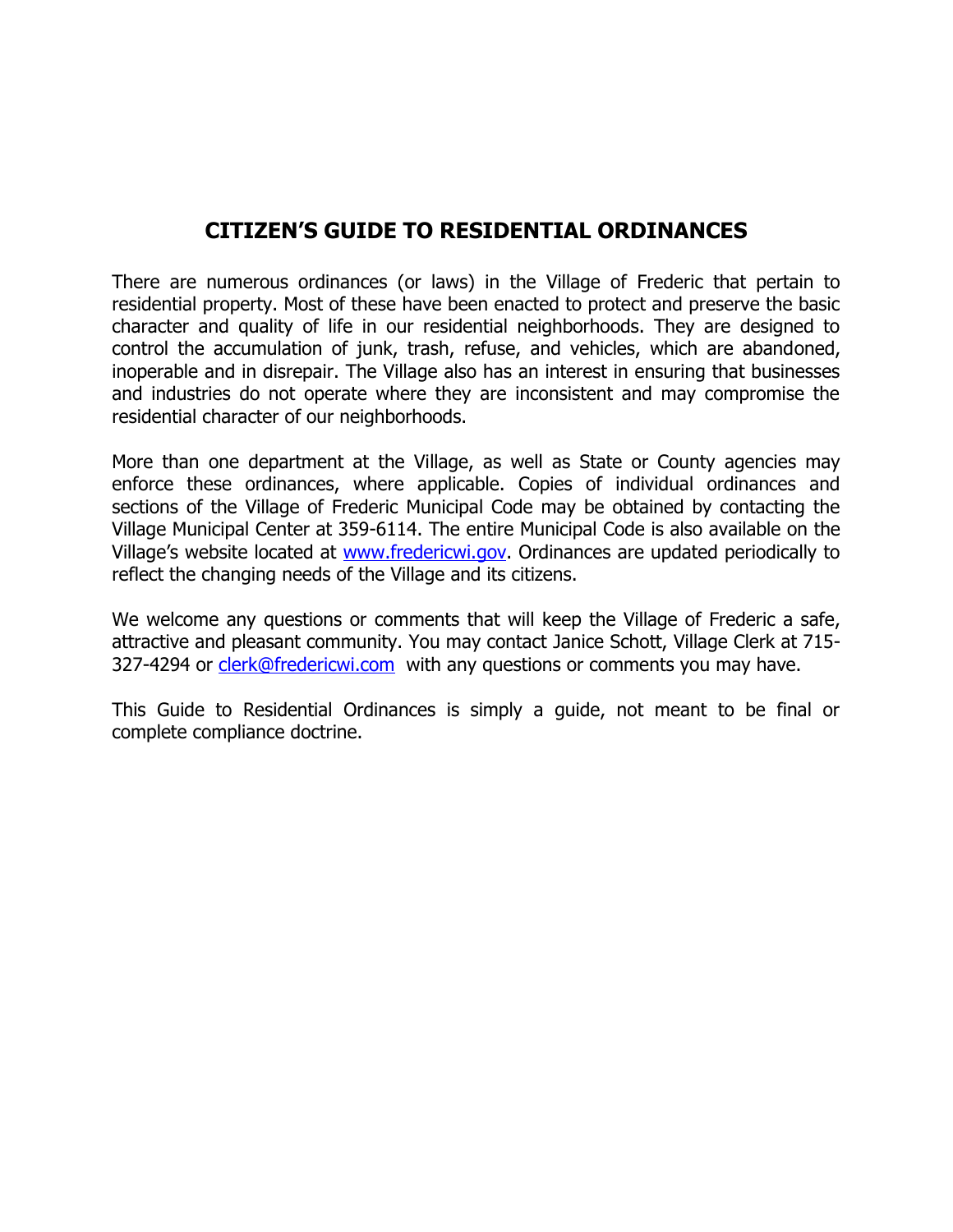## **WHAT TO DO ABOUT NEIGHBORHOOD ISSUES**

First – If you feel comfortable, try the "Good Neighbor" approach and talk with your neighbor about the nuisance, and ask for their cooperation to resolve it. For best results, always approach people in a friendly, rational manner. Never approach someone when you are angry or out of control. Many times, people appreciate their neighbors contacting them first before getting the Village involved and will correct the problem. Other times, people may be offended and become defensive and uncooperative. Therefore, you must use your best judgment before and during the interaction with your neighbor.

## **REPORTING VIOLATIONS**

If your "Good Neighbor" efforts do not reach your desired outcome, call or email the Village Hall at 715-327-4294 or [clerk@fredericwi.com.](mailto:clerk@fredericwi.com) Please have the following information ready:

#### ➢ **The general type or nature of the complaint or nuisance.**

#### ➢ **Your name, address, and telephone number.**

This information will allow us to keep you updated on the status of your complaint, and also allow us to call you if we need further information. Your information will be kept confidential.

#### ➢ **The exact location of the problem:**

Preferably house number and street. If the address is unknown, details that help identify the property are helpful, ex "northwest corner of Oak Street and Second Avenue, directly across from the blue house."

#### ➢ **A detailed description of the offending situation or problem.**

Be specific about the "type" of activity, or nuisance condition, and "where" on the property the activity or nuisance condition is located. Also, include any other details that may help us to observe an activity, such as, the "time" and "date" the activity is most likely to occur.

**For example:** "Vehicle repair activity in a residential neighborhood. The resident, Mr. Goodwrench, has been repairing cars on his driveway for a month, on Thursdays and Fridays, from 5 p.m. to 6 p.m. There are car parts sitting in the front lawn."

➢ **Note:** In certain circumstances, we may need your assistance in pursuing violations where photos and records of events may be helpful. For example, certain alleged code violations may be taking place after normal Village business hours.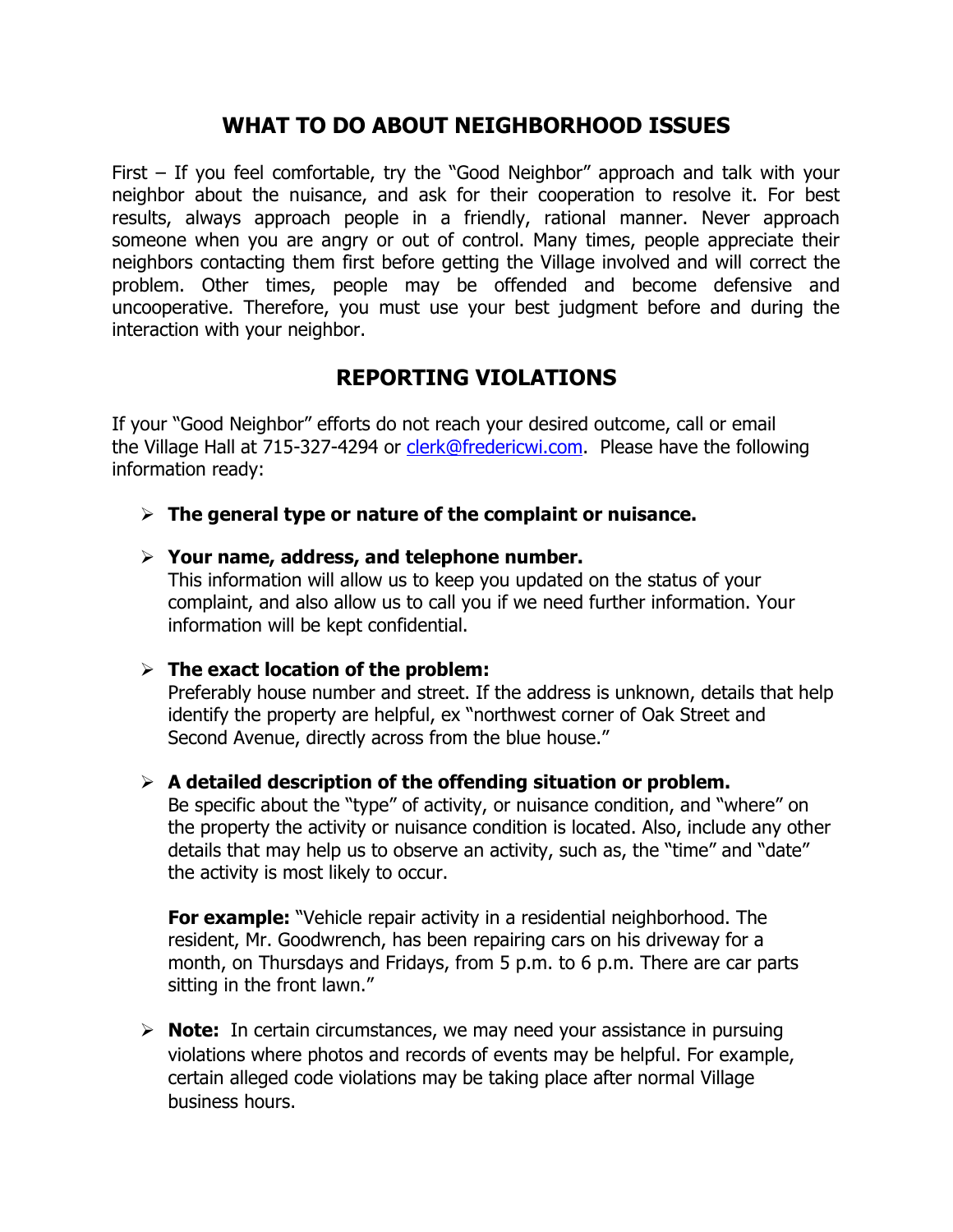# **NEIGHBORHOOD PRESERVATION PROCESS**

**VILLAGE FOLLOW-UP** – The Village will investigate complaints within 48 hours after they are received. Staff will first determine if the complaint is valid and is covered by the ordinances enforced by the Village. If the complaint is valid, it is the Village's policy to issue a warning notice by mail to the owner(s), in order to give them an opportunity to correct or eliminate the code offence. An exception to this policy would be made in a case where there are **immediate health or safety concerns**, which require an immediate response or correction to reduce or remove a hazard to health or safety.

**NON-COMPLIANCE** – If the responsible party does not comply, the Village may use any, or all of the following processes to obtain the appropriate compliance:

- 1. Charge fees for non-compliance,
- 2. Have the Frederic Police Department issue a citation and fine,
- 3. If appropriate, cause the removal, or abatement of a violation,
- 4. Initiate legal action.

**PROCESSES** – These processes individually, or collectively, can remedy the violation in as little as a few days or several months depending on the circumstances, the nature of the violation, and the cooperation of the property owner.

**ABATEMENTS** – The Village has the authority to remove, or abate property nuisances including, but not limited to: junk vehicles, miscellaneous junk, refuse, garbage, and debris from a property, after the property owner has been notified and fails to comply. If an abatement action is necessary, the Village shall charge the property owner for all costs involved in the investigation and abatement of the violation. This could however take months to get resolved through the court system.

**CONFIDENTIALITY** – It is not the Village's intent to increase neighborhood animosity, or to prolong personal feuds whenever there is a need to enforce these ordinances. Toward that end, we will make every effort to keep the names and identities of complainants confidential. Residents are advised, however, that persons who file complaints may be asked to appear as witnesses if their case goes to court. Also, the Public Records Act allows for the release of some public records, which may include the complainant's information. However, the decision to release this information is that of the Village Attorney.

# **ADDRESSES ON BUILDINGS**

Each house and building in the Village shall have address numbers conspicuously displayed. These numbers must be at least three inches in height and placed on the building in such a manner that the number is clearly visible from the public right-ofway. Identification of premises is very important for emergency responses of the Police and Fire Departments. For more information, or to make a complaint about inadequate house numbers, please call the **Village Hall at 327-4294**.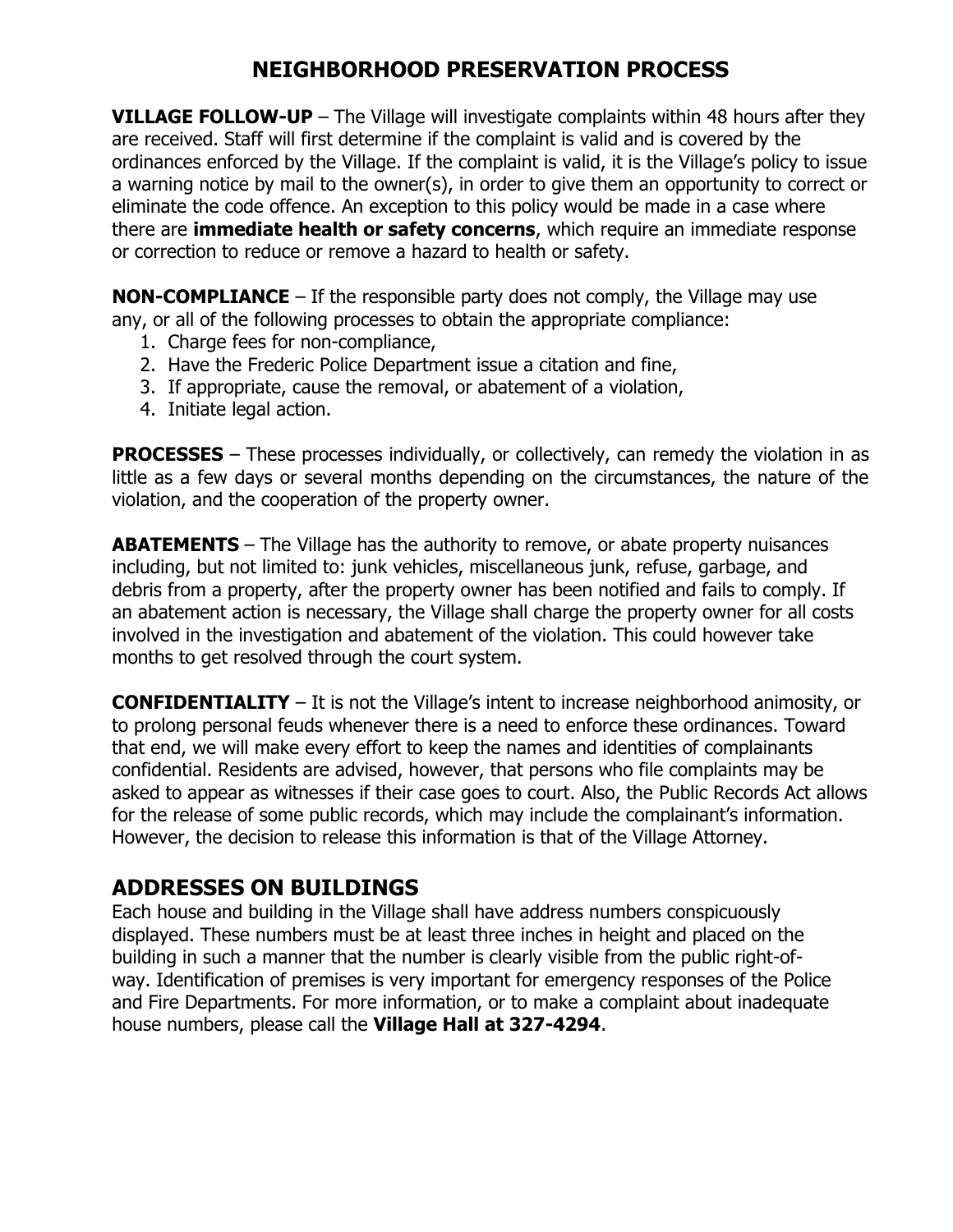# **ANIMALS**

**ANIMAL CONTROL -** Animals running at large are prohibited. Animal owners shall not allow their animals to disturb any person by continuous barking or howling. Municipal ordinance prohibits owners from allowing dogs and cats to roam at large. Pet owners are also responsible for picking up any pet excrement left by their pets on



another's property. Persons disturbed by an animal should telephone the **Frederic Police Department at 327-8851** at the time of the disturbance.

**KEEPING OF ANIMALS AND POULTRY -** The keeping or raising of livestock, includes, but is not limited to, horses, cattle, swine, sheep and goats, and all related activities, shall only be permitted in the Agricultural district. The keeping of Wild Animals, birds, mammals and reptiles, which normally inhabit and propagate in a natural environment is prohibited. For more information, please

contact the **Zoning Administrator at 327-8062.**

**NUMBER OF DOGS ALLOWED –** The number of dogs allowed to be kept by one residential unit or by one or more persons constituting one residential unit is restricted. No Person, except a kennel licensee, shall own, harbor or keep more than 3 dogs that are more than 5 months of age. For more information, please call the **Village Hall at 327-4294.**

**DOG LICENSING -** All dogs, within the Village of Frederic, over the age of 5 months must be licensed. License Applications are available at the Village's website located at [www.fredericwi.com o](http://www.fredericwi.com/)r by contacting the Village Hall. Proof of current rabies shots and vaccinations must be included at the time of license application. For more information, please call the **Village Hall at 327-4294.**

# **BUILDING PERMITS**



 Building Permits are required for safety reasons for most home improvements including, but not limited to, fences, swimming pools, decks, driveways, garages, yard sheds and building additions. **Prior** to starting a new project contact Bill Struck, Zoning Administrator at 715- 327-8062 or Ben Campbell, Village Building Inspector at 715-566-3136 to find out if your proposed project requires a building permit.

# **FENCES**

A building permit is required for all fences constructed in the Village 1 of Frederic. Fence height is regulated depending on where the fence is located on the property. In general, no fence shall exceed six (6) feet in height. A fence can be built up to your



designated non-street property lines. Fences located in the back yard and side yards (nonstreet yard) can be up to six feet in height. A fence located in the front yard can be up to 3 feet high & must be at least 3 feet back from a public right of way. See Village Land Use Regulations Section 13-1-142 for more information. For questions about fence height, placement or to obtain a building permit for a fence, please contact the **Village Zoning Administrator at 327-8062 or the Village Hall at 327-4294.**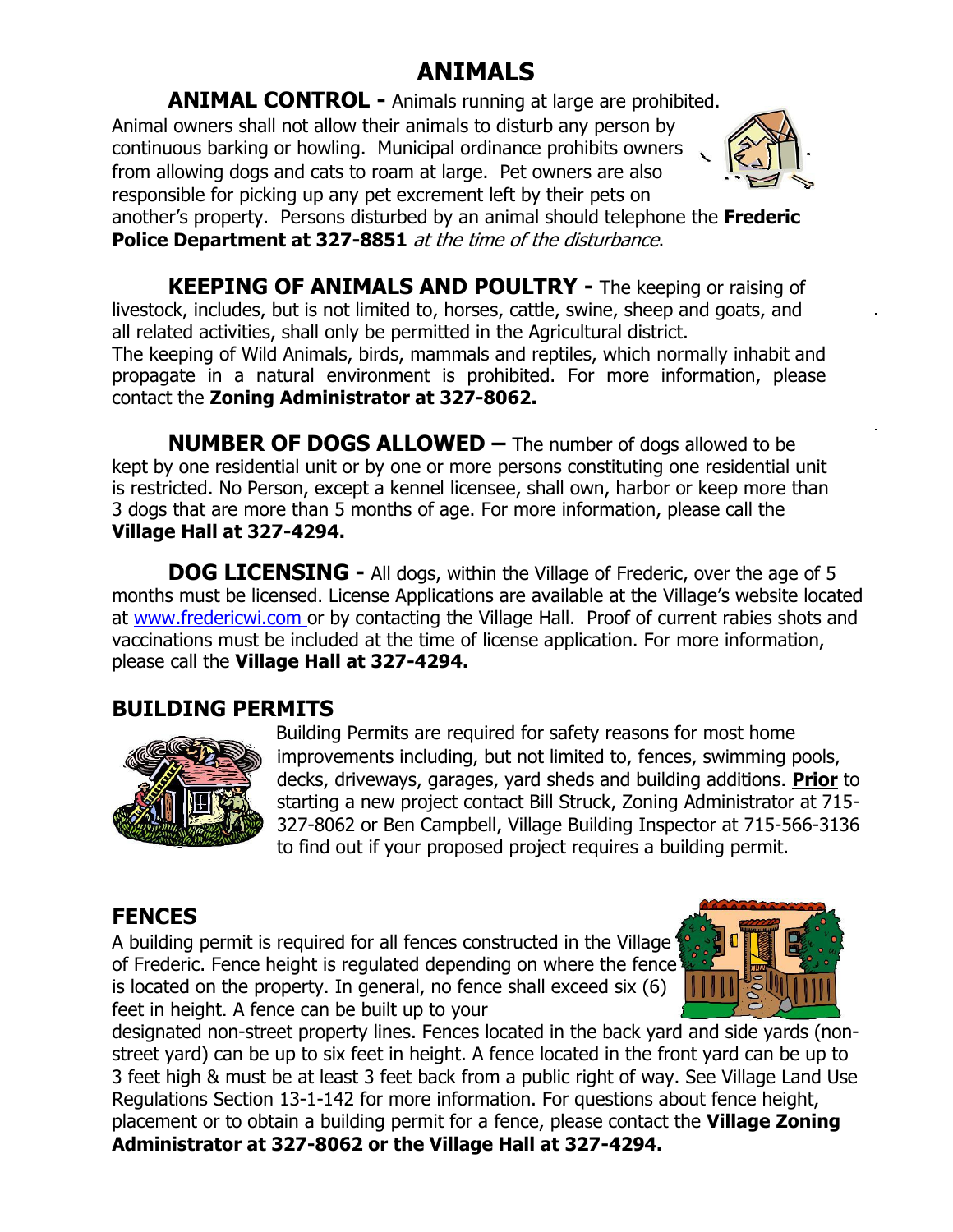

# **GARBAGE, TRASH, JUNK, AND DEBRIS**

The accumulation of garbage, trash, junk, and debris help spread disease, harbor insects and rodents, and detracts from the appearance of your property. You can help control these problems by placing your trash in proper containers. Although law does not require it, storing your trash and recycling containers out of public view does help to

enhance the visual image of the neighborhood and the quality of the community. The Municipal Code requires the use of garbage containers by all Village residences and businesses. For questions or to report the improper disposal of garbage by a property owner in the Village please contact the **Village Hall at 327-4294.**

**GARBAGE ACCUMULATION** – Accumulation of garbage, trash, junk, and debris (not properly enclosed within a garbage container or dumpster), including vehicle parts and equipment, are not allowed to be stored outside in a residential area. The Village may abate those items not removed after notification by the Village, and the cost of removal plus administrative fees will be charged to the property owner. For more information or to report garbage accumulation on a property, please call the **Village Hall at 327-4294.**

**GARBAGE SERVICE** – All occupied premises within the Village are required by ordinance to have weekly garbage service. There are a number of disposal companies that service the Village of Frederic. If you need help finding a disposal company please call the Village Hall at 327-4294.

**BURNING OF TRASH AND GARBAGE** – Burning trash or garbage is prohibited in the Village of Frederic. For more information or to report the burning of trash or garbage, please call the **Frederic Fire Department at 327-8182 or the Frederic Police Department at 327-8851**.

## **NOISE**

The Village of Frederic observes quiet hours of 10 pm to 6 am in all residential neighborhoods. For noise complaints, please contact the **Frederic Police Department at 327-8851.**

# **MAILBOXES**

All mailboxes in the Village of Frederic shall be built and erected in accordance to the United States Postal Department and Village Department of Public Works recommendations for mailbox mounting, support and location. The Village is not responsible for any damage to any mailboxes that do not conform to postal and Village regulations. For more information concerning the correct placement of mailboxes, please call the **Village Public Works 327-8062.**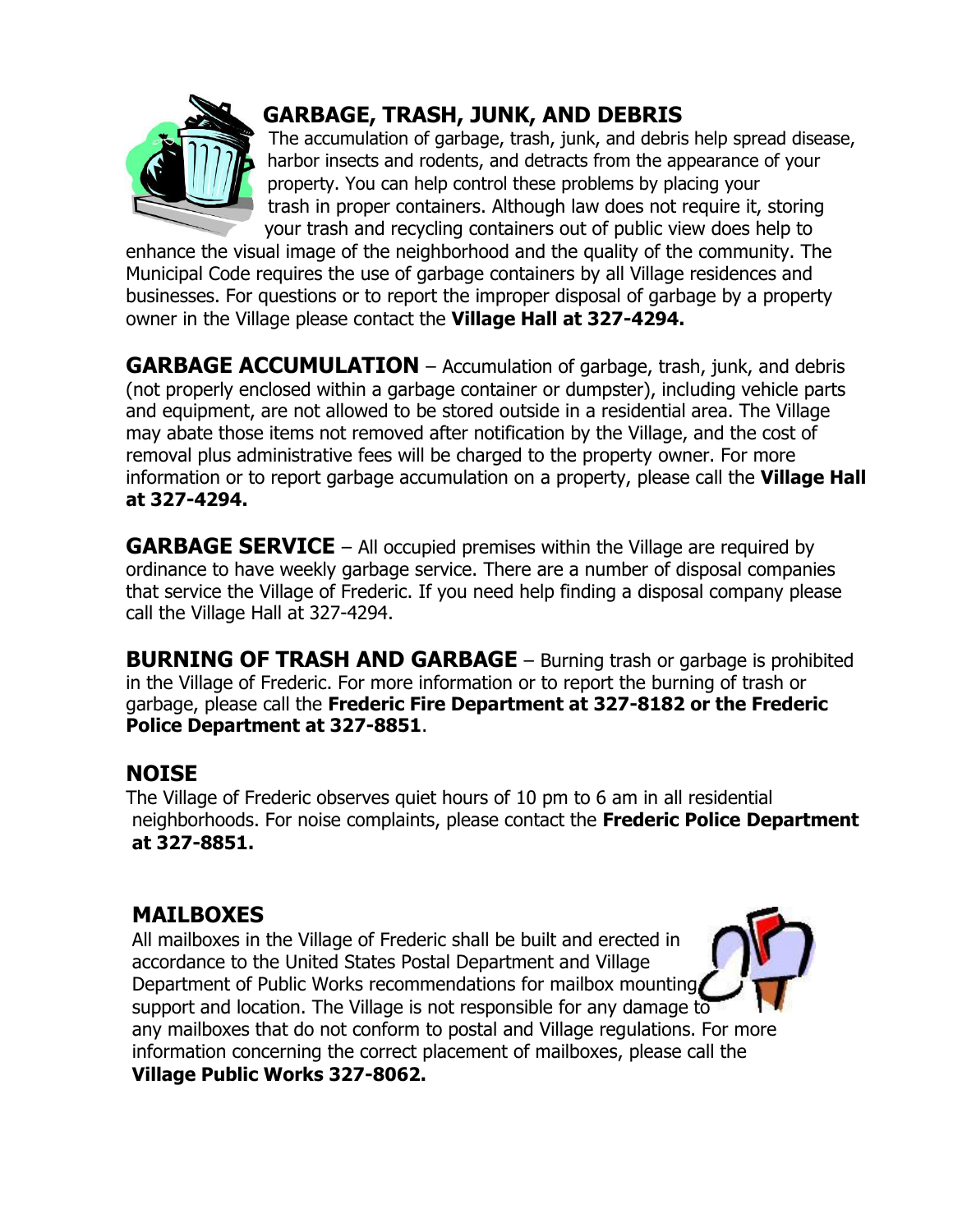# **RECREATIONAL FIRES**

Recreational fires **using commercially prepared wood or clean dry wood** are allowed from 6 pm to midnight, but must be under control and out by midnight. Recreational fires are not allowed when the Wisconsin Department of Natural Resources has issued a burning ban for the Village. For more information concerning recreational fires, please contact the **Village Hall at 327-4294.** 

# **SNOW REMOVAL ON SIDEWALKS**

The Village shall be responsible for the initial snow removal on all Village sidewalks, when the streets are plowed by Public Works. The owner of the property or the party in possession of the property abutting on any sidewalk shall be responsible for additional snow removal, ice removal and for any injuries resulting from failure to remove ice or sleet. If ice has formed so that it cannot be immediately removed, the property owner or the party in possession of the property shall keep the same sprinkled with salt, sawdust or sand. No snow, sweepings or debris shall be deposited on any sidewalk, alley, parkway, public place or street in the Village. For questions regarding snow removal please call **Public Works at 327-8062**.

# **VEHICLE PARKING AND STORAGE**



Parking regulations are designed to maintain and promote safety on our public streets. Parking your vehicle on an a parking surface, as the Village's ordinances state, helps prevent fluids and oil from seeping into the ground and contaminating the ground water. Parking regulations also improve the look of the neighborhood and the value of your property by preventing accumulations of abandoned and inoperable vehicles.

# **VEHICLE PARKING**

**ON PUBLIC STREETS** – No person shall park any vehicle for any period of time on the following streets or portions of streets:

On lake Avenue, between Birch Street and Cedar Street.

On both sides of STH 35 north, from Birch Street to the Village limits

On both sides of STH 35 south, from Linden Street to the Village limits

On both sides of STH 48 west, from First Avenue to the Village limits

On the south side of Elm Street, between Wisconsin Avenue and Traffic Avenue. No person shall park any vehicle on Oak Street and Wisconsin Avenue between the hours of 3:00 am and 6:00 am, except during certain Holidays. Between November  $1<sup>st</sup>$  of any year and April  $1<sup>st</sup>$  of the following year it is unlawful for any vehicle to park on any Village street from 3:00 am to 6:00 am. Please call the **Frederic Police Department at 327-8851** for enforcement or information.

# **VEHICLE STORAGE**

**INOPERABLE VEHICLES** – Inoperable vehicles or junk vehicles are defined as those that are not street operational or do not have current vehicle registration. Inoperable vehicles must be stored within a garage or carport. All operable vehicles must be parked on a driveway surface. Inoperable vehicles left on the street or in parking lots are subject to tow. To report violations or for additional information, please call the **Frederic Police Department at 327-8851**.